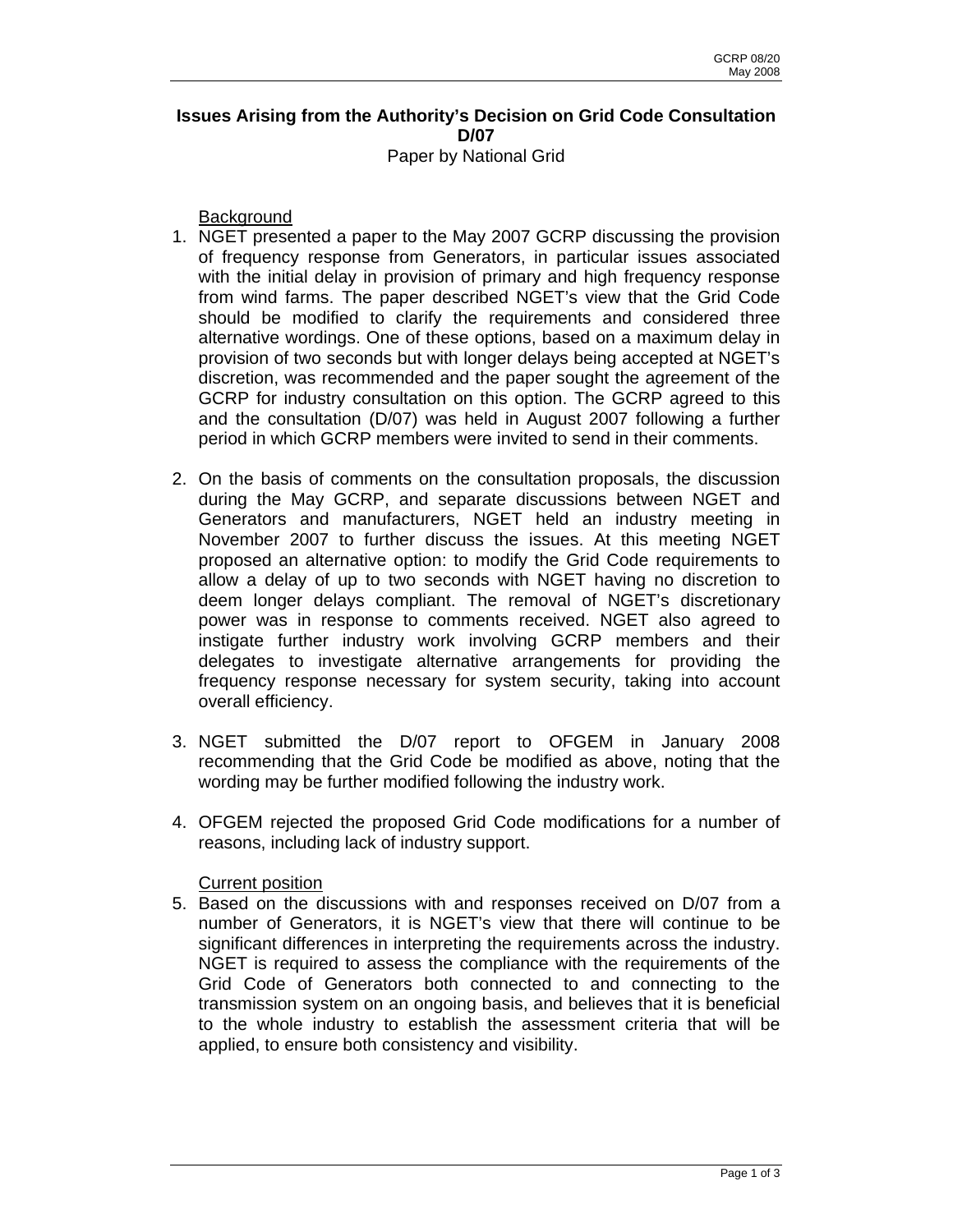Compliance criteria

- 6. The criteria used by NGET until now have been included in the Guidance Notes for Generators. They are pragmatic, based on the capabilities of most plant currently connected.
- 7. These are:
	- Where the initial delay is less than two seconds, this will be deemed compliant and NGET will work with the Generator to minimise any control delays
	- Where the initial delay is greater than two seconds but reflects the physical plant capability, this will be deemed compliant
	- Where the initial delay is greater than two seconds and NGET believes that it can be reduced, NGET will work with the Generator to minimise the delay. If, in NGET's view, the delay is not minimised, the Generator will be deemed non-compliant

## Future compliance assessment

8. It is NGET's view that OFGEM's decision to reject the proposals of the D/07 report does not imply that OFGEM do not support NGET's interpretation of the Grid Code requirements and its approach, described above, to assessing compliance with these requirements. Based on NGET's understanding of the capability of generating plant including wind farms, and the system need for frequency response, NGET believe that it is appropriate to continue to apply the above criteria. Should alternative Grid Code requirements be identified in the future the compliance criteria will be changed accordingly.

## Work on identifying alternative arrangements

9. As discussed previously there is industry agreement that work should be undertaken to identify whether alternative arrangements for the provision of frequency response can be identified. This work may require consideration by other industry groups, particularly the BSSG. The work will need to take into account all aspects of frequency response, as alternative primary response arrangements may impact on them. NGET propose that a joint GCRP/BSSG working group is established to investigate arrangements for the provision of frequency response, taking account of system needs and overall efficiency.

## Recommendations

10. The GCRP is invited to:

• Agree to the establishment of a joint GCRP/BSSG working group that will write terms of reference aimed at investigating and making recommendations for arrangements for the provision of frequency response, taking account of system needs and overall efficiency.